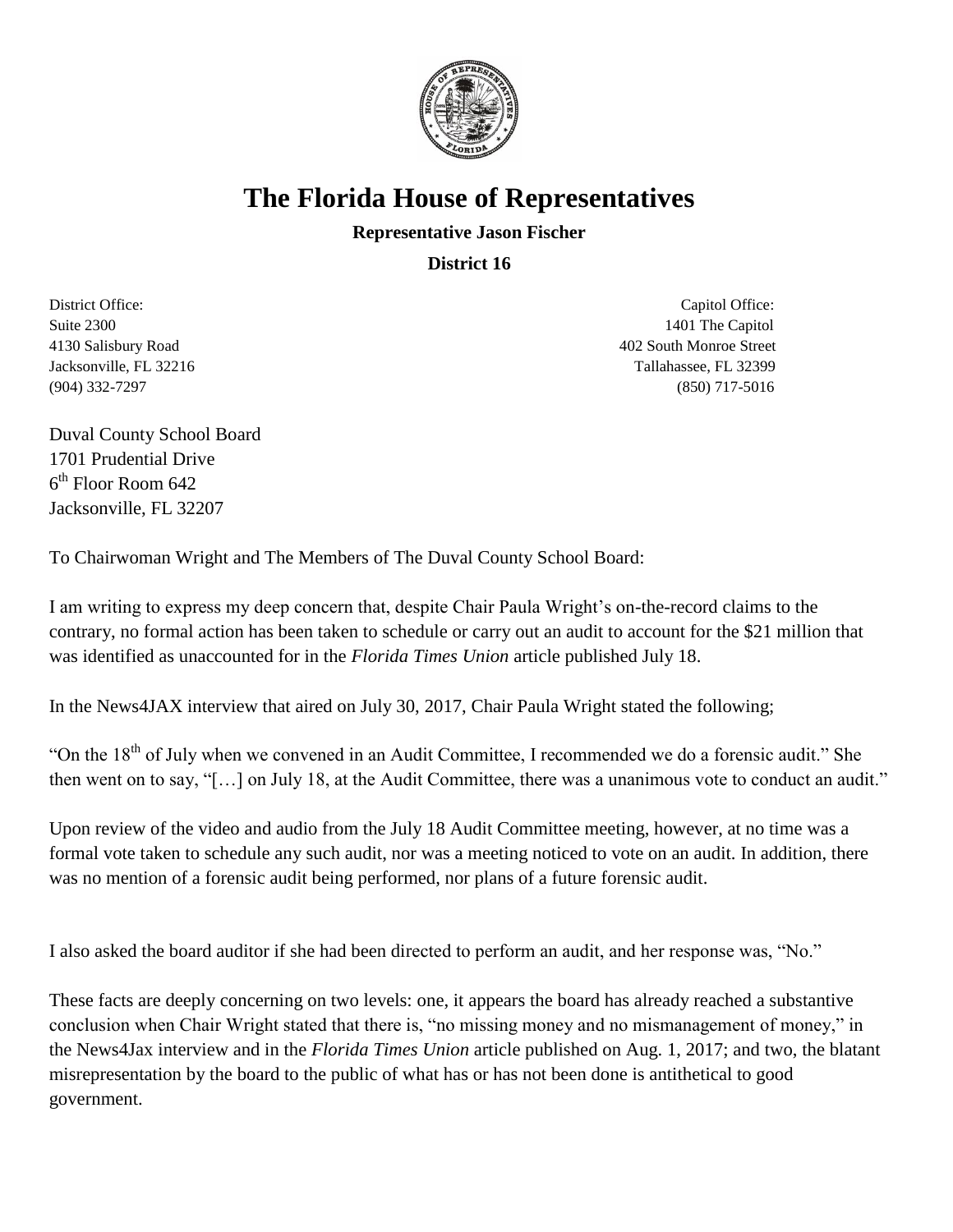Many of my colleagues in the legislature and I strongly believe action should be carried out immediately. Members of the board acknowledged as much in the Audit Committee meeting on July 18. While the board highlighted improvement in the district's finances since the last audit, the fact that \$21 million of taxpayer money is unaccounted for remains. This is unacceptable. No board member would accept this sort of discrepancy with their own finances, so the standard should be no different with taxpayer money.

Our kids deserve better, the taxpayers deserve accountability, and this debate is owed complete honesty. It is my sincere hope that the board takes formal action to perform a forensic audit as Chair Wright stated. Her misstatements alone serve as sufficient reason for the state auditor to step in and conduct a thorough review.

I appreciate your time and attention regarding this matter.

Sincerely,

Jhl

Jason Fischer State Representative, District 16

cc:

Representative Daniel Raulerson Senator Debbie Mayfield Senator Kathleen Passidomo Senator Perry Thurston Senator Dennis Baxley Senator Aaron Bean Senator Audrey Gibson Representative Jay Fant Representative Cord Byrd Representative Clay Yarborough Representative Tracie Davis Representative Kimberly Daniels Representative Randy Fine Representative Joe Gruters Representative Roy Hardemon Representative Cyndi Stevenson